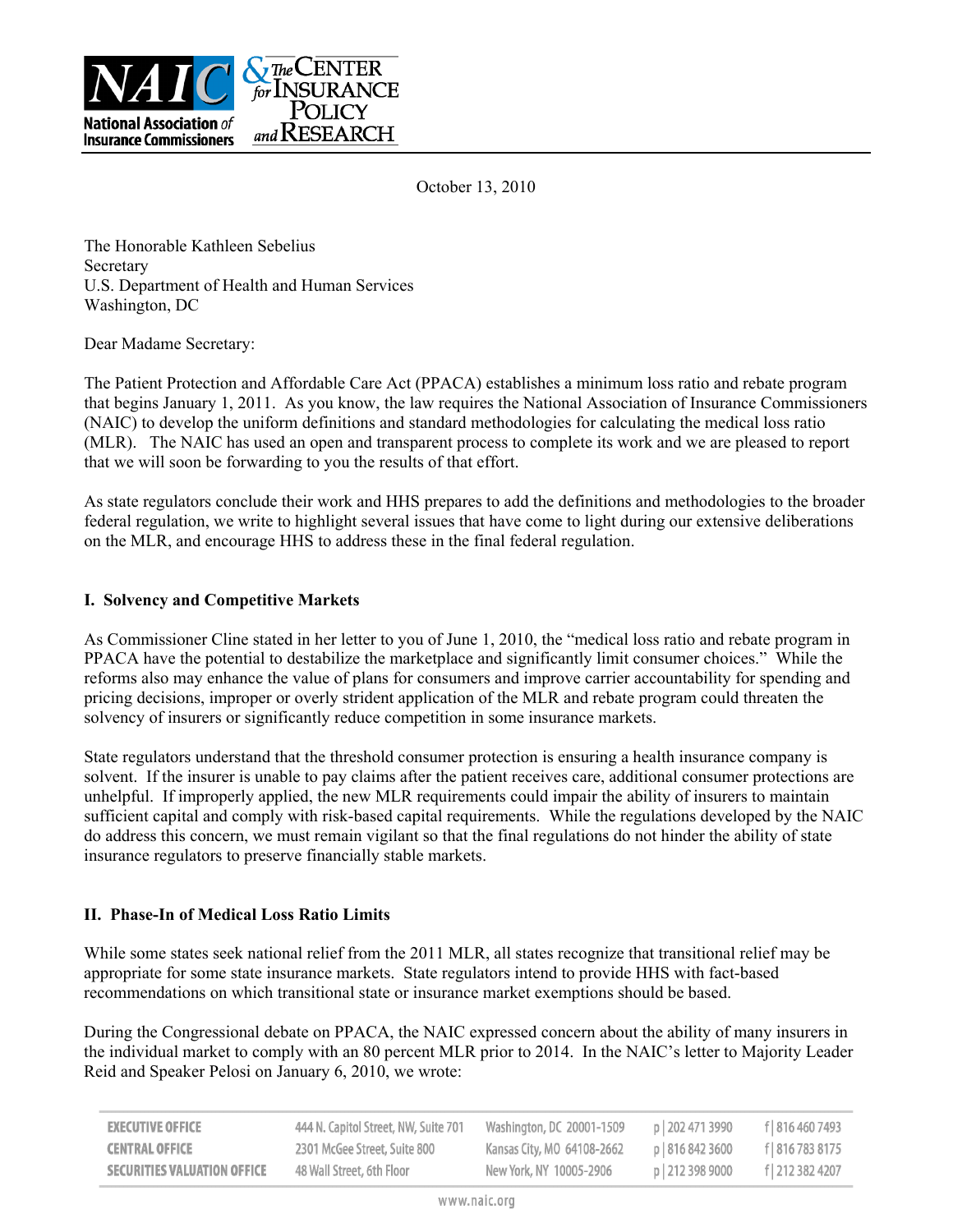The Honorable Kathleen Sebelius October 13, 2010 Page Two

> We are concerned that a loss ratio of 80% in the individual market may not be readily achievable by many insurers. These companies have already entered into contracts with agents and brokers that obligate them to pay specified levels of commissions, and have expenses associated with underwriting and marketing that they will not be able to reduce until guaranteed issue requirements and health insurance exchanges are implemented.

While carriers will be required, by the MLR, to limit administrative expenses beginning in 2011, the Exchanges, rating and market reforms, and other key PPACA provisions designed to reduce administrative costs will not go into effect until 2014.

Health insurance companies in some markets will need a transitional period to comply with the 80 percent MLR limit. In the absence of the transitional period, the markets of some states are likely to be "destabilized." Section 2718(b) of PPACA states that "the Secretary may adjust [the MLR] percentage with respect to a State if the Secretary determines that the application of such 80 percent may destabilize the individual market in such State."

As consumer representatives noted during NAIC deliberations, consumers will not benefit if companies are forced out of the market and individuals are left without coverage. State regulators are most familiar with local health care and health insurance markets. Accordingly, we hereby advise you that the following factors will be considered by regulators, supported by the NAIC and its database, when determining whether application of the MLR would "destabilize" the individual market:

- The potential impact on insurer solvency;
- ¯ The potential loss of carriers marketing products in the state and the impact on consumers and competition in the marketplace;
- The ability of consumers to find easily affordable products in the state should their carrier leave the state market;
- The potential impact on benefits and cost-sharing of existing products;
- ¯ The potential impact on premiums paid by current policyholders; and
- The potential impact on consumer access to agents and brokers.

State regulators will objectively evaluate these criteria when determining whether to seek transitional exemption from the MLR and rebate program. In addition, when recommending to HHS that a transitional exemption should be applied to a state or insurance market, the regulator shall also propose a solution to the factors on which the recommendation is based. We urge HHS to give deference to the analysis and recommendations of state regulators when determining how the new requirements will be phased-in.

In addition, as important consumer protections and assistance programs are implemented over the next four years, and as insurance markets evolve during the transition to Exchanges, the role of insurance producers (agents and brokers) will be especially important. We encourage HHS to recognize the essential role served by producers and accommodate producer compensation arrangements in any MLR regulation promulgated.

Obviously, time is critical. Carriers need to know well before January 1, 2011, what will be required of them so they can appropriately set rates, adjust business practices or reassess their position in various markets. The commissioners in Maine, Iowa and South Carolina have already requested your assistance. We urge continued collaboration between HHS and state regulators to ensure the MLR and rebate program do not have unintended consequences.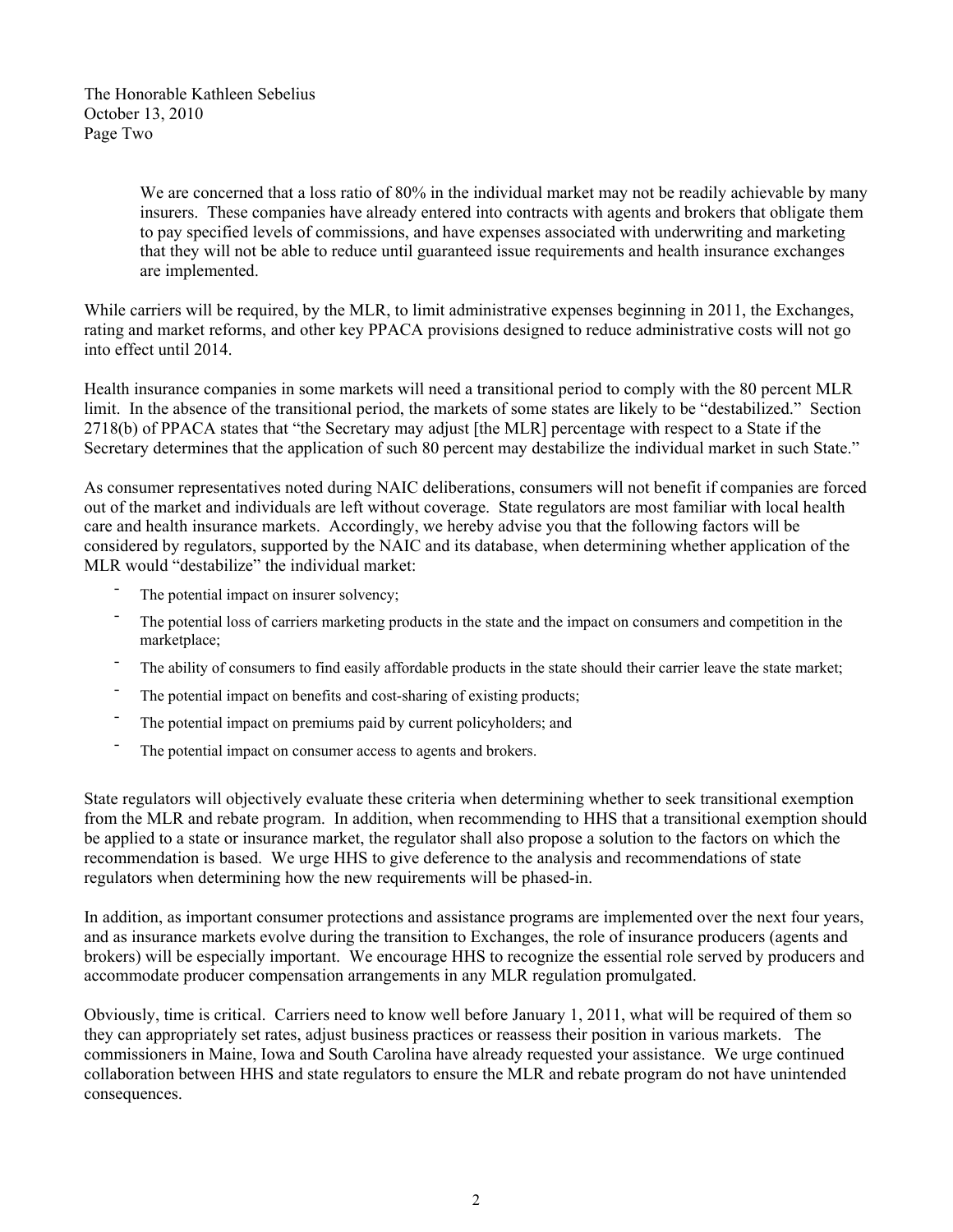The Honorable Kathleen Sebelius October 13, 2010 Page Three

## **III. Application of the Medical Loss Ratio to Expatriate Policies**

The NAIC's PPACA Actuarial Subgroup and Health Reform Solvency Impact Subgroup received many letters and comments from insurance companies that sell expatriate and international policies recommending that these plans be exempt from the medical loss ratio limit because the nature of the benefits provided under these plans makes it all but impossible for them to comply with the 80 percent limit. While they made a compelling argument, and we agree that they should be exempt from the medical loss ratio requirement, we concluded that this determination is ultimately the responsibility of HHS to make.

Expatriate and international policies provide health insurance coverage in a variety of unique circumstances. Some policies are group health insurance policies sold to employers for a unique subset of their employees and their families including primarily expatriates (employees working outside their country of citizenship), third country nationals (employees working outside of their country of citizenship and outside the employer's country of domicile) and key local nationals (citizens working in their home country). By definition, expatriate and international policies cover individuals who travel frequently and who may return to their home countries for both business and personal purposes. Expatriate and international policies offer global coverage and, therefore, generally provide health coverage to individuals while in their home country as well. For example, a policy covering a missionary from the U.S. working in Africa would need to provide coverage for that missionary when he returns to the U.S. for two weeks over the holidays.

These policies typically provide unique benefits that are: 1) designed with additional high-cost features required to meet the unique needs of individuals living, working, studying and traveling abroad; 2) tailored to each destination country; and 3) packaged with support services, such as coverage of medical evacuation and translation services, that are not found in domestic health plans. Additionally, unlike insurers that operate in the U.S. where doctors and hospitals are highly regulated, international insurers play a significant role in assisting their members in finding qualified English-speaking doctors and high quality hospitals, especially in parts of the developing world where hospitals and doctors are largely unregulated. All of these additional services would be classified as "administrative" under the medical loss ratio, but are critical to the delivery of care

Expatriate and international policies contain inherently higher administrative costs attributable to the additional complexities of administering international coverage (e.g., the costs of developing/maintaining provider networks in multiple countries, paying claims cross-border and in multiple countries, mitigating exposure to fraud, manually processing claims in multiple currencies and languages, operating multi-lingual 24/7/365 call centers in multiple times zones, etc.). In addition, the average premium for these types of policies is generally lower than domestic health insurance coverage. Thus, direct application of medical loss ratio limits to this unique market may have a disruptive effect. An unintended consequence of direct application of the MLR requirements to this unique market may be to disadvantage U.S insurers relative to foreign competitors that are not subject to the same requirements. Finally, there may be additional complexities implementing rebates due to the transient nature of international travelers, students and expatriates. The high cost of transferring funds internationally may make it burdensome and costly for these types of plans to administer and comply with the rebate provisions.

For these reasons, we recommend that expatriate and international plans be exempt from the medical loss ratio limit and rebate. In the event such an exemption is not possible, we recommend that adjustments be made to their medical loss ratio percentage, additional quality improvement activities be identified for these policies, and they be pooled differently to take into consideration their special situation.

We also note that the NAIC continues to look at the impact of the MLR on other "different" plans, such as highdeductible plans, to determine whether any modifications to the methodology for calculating the MLR are justified. Our findings will be forthcoming.